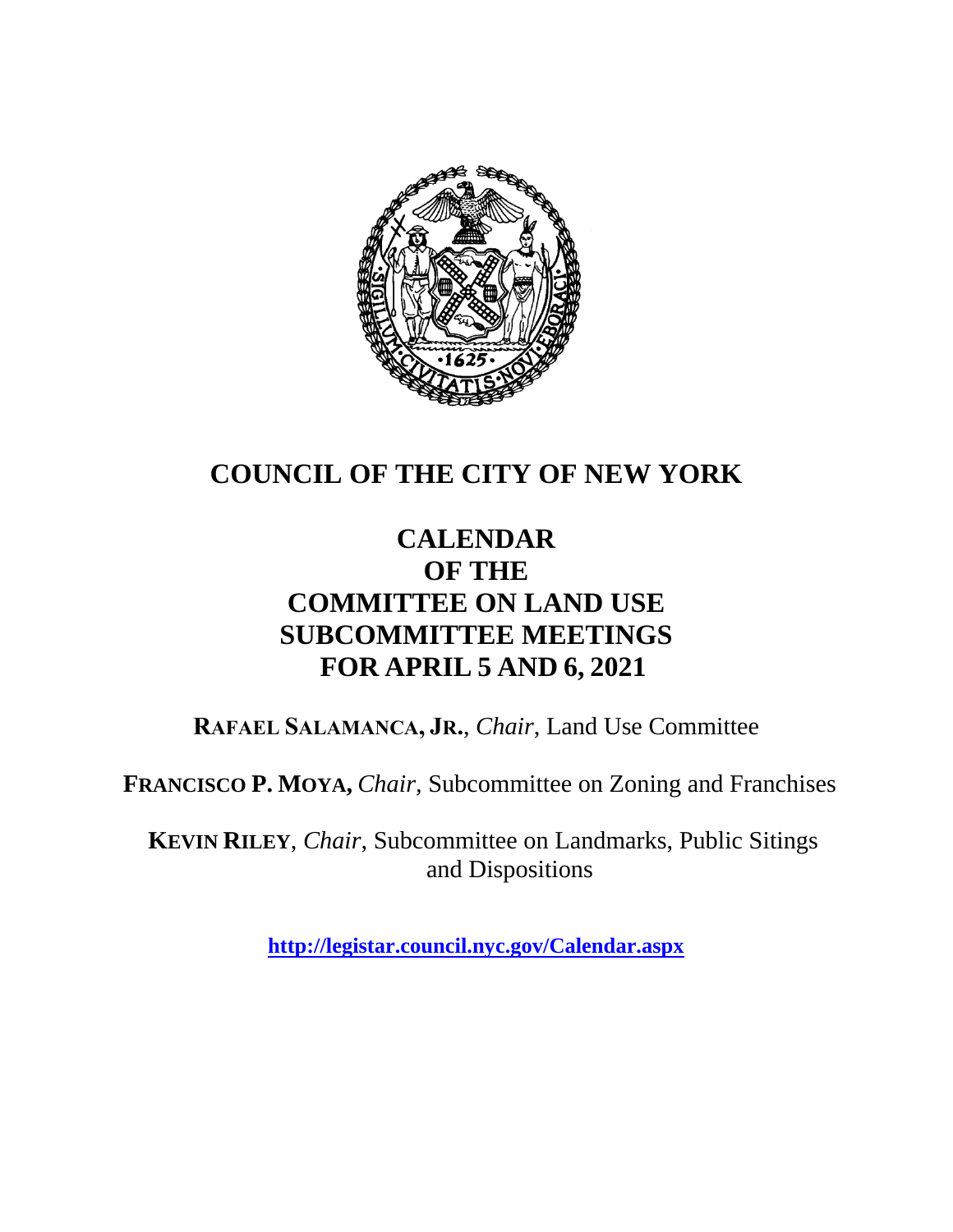**For questions about accessibility or to request additional accommodations please contact [swerts@council.nyc.gov](mailto:swerts@council.nyc.gov) or [nbenjamin@council.nyc.gov](mailto:nbenjamin@council.nyc.gov) or (212) 788-6936 at least three (3) business days before the hearing.**

### **Table of Contents**

#### **Item No. Page**

#### *Subcommittee on Zoning and Franchises Public Hearing/Meeting Scheduled for 04/05/21 commencing at 10:00 A.M., Remote Hearing*

| 1. Suydam Street Rezoning (Pre. L.U. and L.U. Nos. 753 and 754)           | $3-4$   |
|---------------------------------------------------------------------------|---------|
|                                                                           | $4 - 5$ |
|                                                                           |         |
|                                                                           | $5 - 8$ |
| 5. Resilient Neighborhoods: Special Sheepshead Bay District (Pre. L.U.)   | 8       |
| 6. Resilient Neighborhoods: Old Howard Beach (Pre. L.U.)                  | $8-9$   |
| (Please note: Governors Island Rezoning will not commence before 11:30am) | $9-10$  |

#### *Subcommittee on Landmarks, Public Sitings and Dispositions Public Hearing/Meeting Scheduled for 04/06/21 commencing at 2:00 P.M., Remote Hearing*

| -11- |
|------|
|      |

If you are a member of the public who wishes to testify, please register via the New York City Council Home Page at [https://council.nyc.gov/,](https://council.nyc.gov/) where you can also find links to livestream the hearing and recordings of past hearings.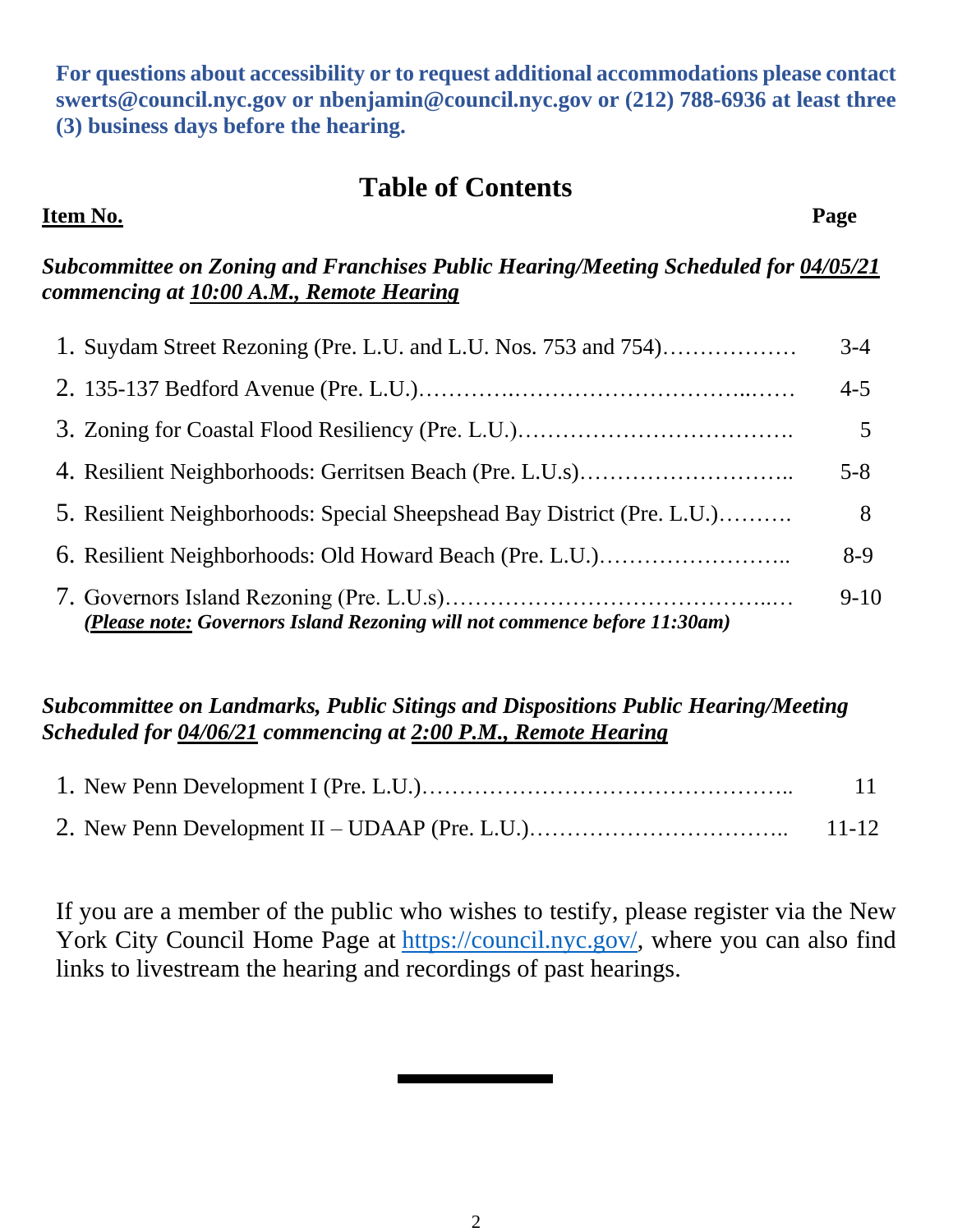## **SUBCOMMITTEE ON ZONING AND FRANCHISES**

The Subcommittee on Zoning and Franchises will hold a remote public hearing/meeting on the following matters, commencing at **10:00 A.M., Monday, April 5, 2021:**

The public hearing for the **Governors Island Rezoning** applications (Preconsidered L.U.s) will **not** commence before **11:30 A.M.**

#### **PRECONSIDERED L.U. AND L.U. NOS. 753 AND 754 ARE RELATED**

## **PRECONSIDERED L.U. SUYDAM STREET REZONING**

## **BROOKLYN CB - 4 N 200343 ZRK**

Application submitted by Suydam, Inc. and 3210 Willoughby, LLC**,** pursuant to Section 201 of the New York City Charter, for an amendment of the Zoning Resolution of the City of New York, modifying Article XII, Chapter 3 (Special Mixed Use District) for the purpose of establishing a new Special Mixed Use District and modifying APPENDIX F for the purpose of establishing a Mandatory Inclusionary Housing area.

**The full zoning text may be viewed at the following website: <http://www1.nyc.gov/site/planning/about/cpc-reports/cpc-reports.page>**

## **L.U. NO. 753 SUYDAM STREET REZONING**

#### **BROOKLYN CB - 4 C 200326 ZSK**

Application submitted by Suydam, Inc. and 3210 Willoughby, LLC, pursuant to Sections 197-c and 201 of the New York City Charter for the grant of a special permit pursuant to Section 74-533 of the Zoning Resolution to waive all required accessory off-street parking spaces for dwelling units in a development within a Transit Zone, that includes at least 20 percent of all dwelling units as income-restricted housing units, in connection with a proposed residential building, on property located at 1250 Willoughby Avenue (Block 3210, Lots 16, 17, 18, 19, 20, and 21), in a M1- 5/R7D\* District.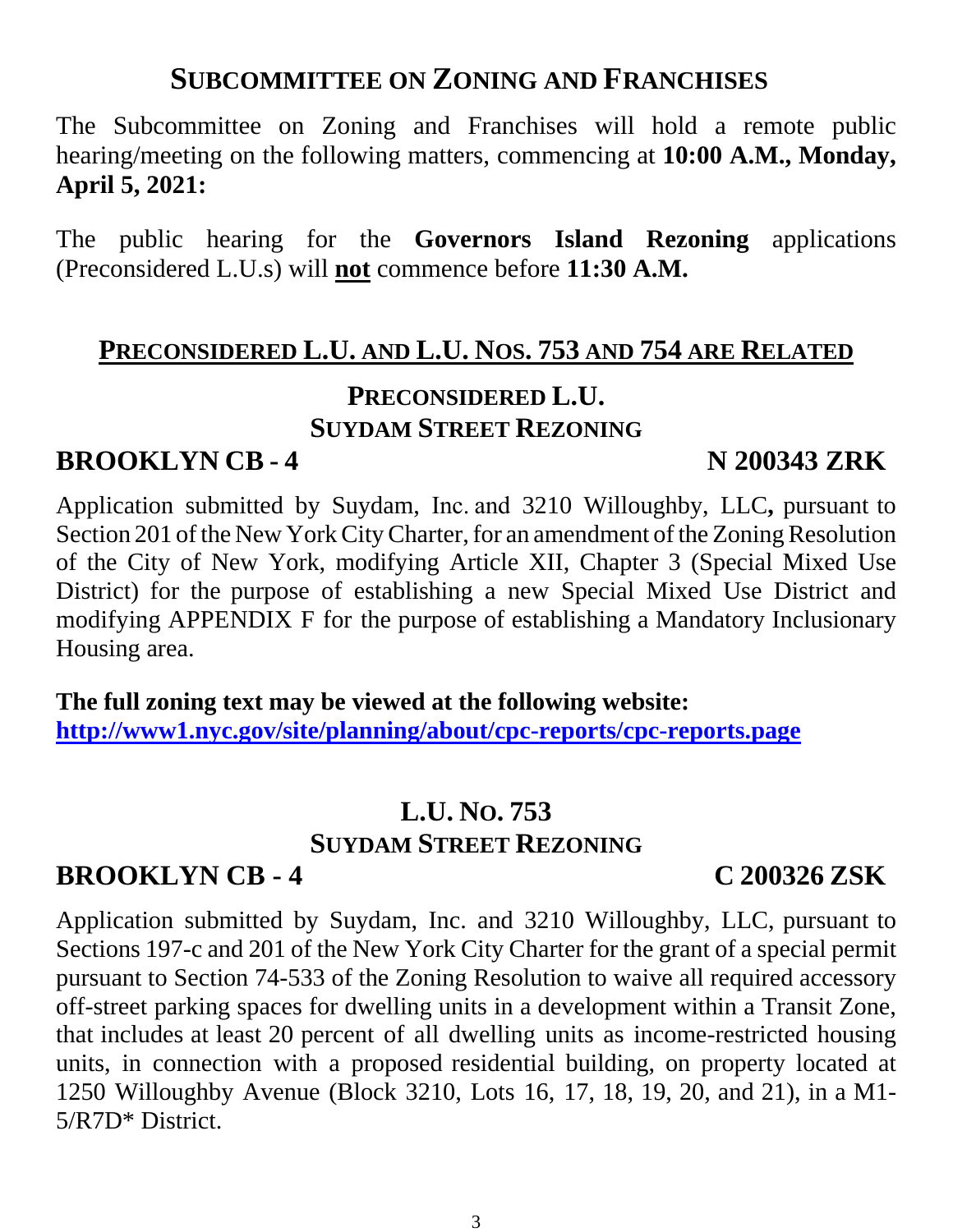\* Note: The site is proposed to be rezoned by changing an existing M1-1 District to an M1-5/R7D District cation for a Zoning Map change (C 200344 ZMK).

## **L.U. NO. 754 SUYDAM STREET REZONING**

## **BROOKLYN CB - 4 C 200344 ZMK**

Application submitted by Suydam, Inc. and 3210 Willoughby, LLC, pursuant to Sections 197-c and 201 of the New York City Charter for an amendment of the Zoning Map, Section No. 13b:

- 1. changing from an M1-1 District to an R6 District property bounded by Willoughby Avenue; a line 225 feet northeasterly of Irving Avenue, Suydam Street, and a line 200 feet northeasterly of Irving Avenue;
- 2. changing from an M1-1 District to an M1-5 District property bounded by a line midway between Willoughby Avenue and Suydam Street, a line 400 feet northeasterly of Irving Avenue, Suydam Street and a line 225 feet northeasterly of Irving Avenue;
- 3. changing from an M1-1 District to an M1-5/R7D District property bounded by Willoughby Avenue, a line 400 feet northeasterly of Irving Avenue, a line midway between Willoughby and Suydam Street, and a line 225 northeasterly of Irving Street; and
- 4. establishing a Special Mixed Use District (MX-21) bounded by Willoughby Avenue, a line 400 feet northeasterly of Irving Avenue, a line midway between Willoughby and Suydam Street, and a line 225 northeasterly of Irving Street;

as shown on a diagram (for illustrative purposes only) dated November 2, 2020, and subject to the of CEQR Declaration E-583.

## **PRECONSIDERED L.U. 135-137 BEDFORD AVENUE**

## **BROOKLYN CB - 1 C 210043 ZMK**

Application submitted by Dixon Advisory USA Inc., pursuant to Sections 197-c and 201 of the New York City Charter for an amendment of the Zoning Map, Section No. 13a: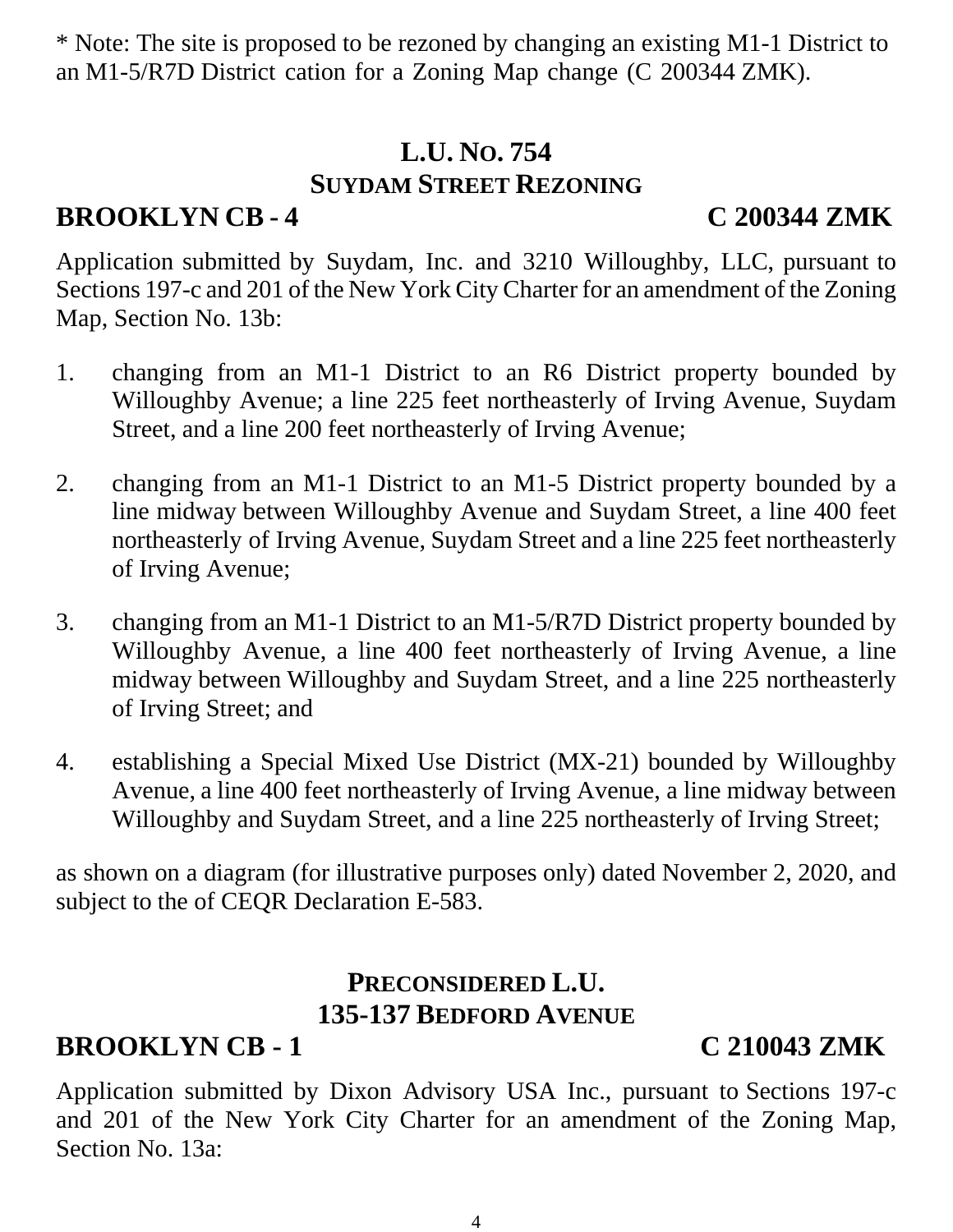- 1. establishing within an existing R6A District a C1-4 District bounded by Bedford Avenue, North  $10<sup>th</sup>$  Street, a line 100 feet southeasterly of Bedford Avenue, and a line midway between North 10<sup>th</sup> Street and North 9<sup>th</sup> Street; and
- 2. establishing within an existing R6B District a C1-4 District bounded by Bedford Avenue, a line midway between North 10<sup>th</sup> Street and North 9<sup>th</sup> Street, a line 100 feet southeasterly of Bedford Avenue, and North 9<sup>th</sup> Street;

as shown on a diagram (for illustrative purposes only) dated November 2, 2020, and subject to the conditions of CEQR Declaration E-587.

## **PRECONSIDERED L.U. ZONING FOR COASTAL FLOOD RESILIENCY CITYWIDE N 210095 ZRY**

Application submitted by New York City Department of City Planning, pursuant to Section 201 of the New York City Charter, for an amendment of the Zoning Resolution of the City of New York, to modify the flood resiliency provisions of Article VI, Chapter 4 (Special Regulations Applying in Flood Hazard Areas), and related Sections.

**The full zoning text may be viewed at the following website: <http://www1.nyc.gov/site/planning/about/cpc-reports/cpc-reports.page>**

## **PRECONSIDERED L.U.S ARE RELATED**

## **PRECONSIDERED L.U. RESILIENT NEIGHBORHOODS: GERRITSEN BEACH BROOKLYN CB - 15 C 210130 ZMK**

Application submitted by NYC Department of City Planning pursuant to Sections 197-c and 201 of the New York City Charter for the amendment of the Zoning Map, Section No. 29a:

- 1. eliminating from within an existing R4 District a C1-2 District bounded by:
	- a. Gerritsen Avenue, Bijou Avenue, Aster Court, and Allen Avenue;
	- b. Gerritsen Avenue, Devon Avenue, Aster Court, and Channel Avenue; and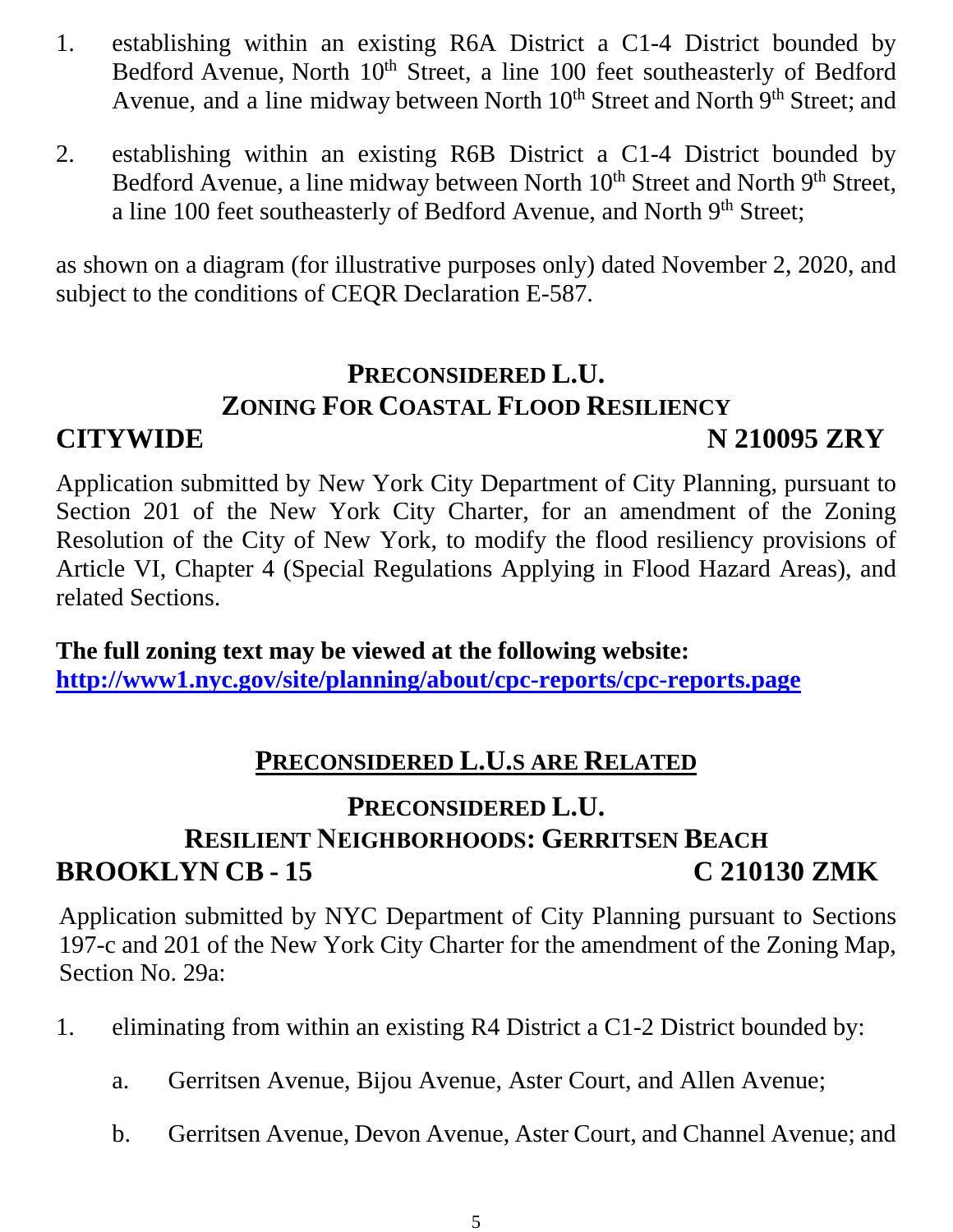- c. Gerritsen Avenue, Bartlett Place, a line 100 feet southwesterly of Gerritsen Avenue, Florence Avenue, Aster Court, and Everett Avenue;
- 2. eliminating from within an existing R4 District a C2-2 District bounded by Gerritsen Avenue, Everett Avenue, Aster Court, and Devon Avenue;
- 3. changing from an R4 District to an R4-1 District property bounded by Aster Court, Florence Avenue, a line 100 feet southwesterly of Gerritsen Avenue, Bartlett Place, Abbey Court, Seba Avenue and its northeasterly centerline prolongation, a southwesterly and northerly boundary line of Brooklyn Marine Park, the centerline of Shell Bank Creek and its southeasterly prolongation, the centerline of Canal and its southwesterly prolongation, Knight Court and its southeasterly centerline prolongation, Everett Avenue, a line midway between Ira Court and Joval Court, a line connecting two points - the first at the midpoint of the intersection of Everett Avenue and Knight Court and the second at the midpoint of the intersection of Ebony Court and Channel Avenue, Devon Avenue, a line midway between Fane Court and Garland Court, a line midway between Channel Avenue and Devon Avenue, a line midway between Ebony Court and Fane Court, a line connecting two points - the first at the midpoint of the intersection of Everett Avenue and Knight Court and the second at the midpoint of the intersection of Ebony Court and Channel Avenue, Channel Avenue, Dictum Court, Bijou Avenue, Ebony Court, and Allen Avenue;
- 4. changing from a C3 District to an R4-1 District property bounded by:
	- a. Dictum Court, Channel Avenue, a line midway between Dictum Court and Ebony Court, and Bijou Avenue;
	- b. Channel Avenue, a line connecting two points the first at the midpoint of the intersection of Everett Avenue and Knight Court and the second at the midpoint of the intersection of Ebony Court and Channel Avenue, and a line midway between Ebony Court and Fane Court; and
	- c. Devon Avenue, a line connecting two points the first at the midpoint of the intersection of Everett Avenue and Knight Court and the second at the midpoint of the intersection of Ebony Court and Channel Avenue, and a line midway between Ira Court and Joval Court;
- 5. changing from an R4 District to a C3A District property bounded by: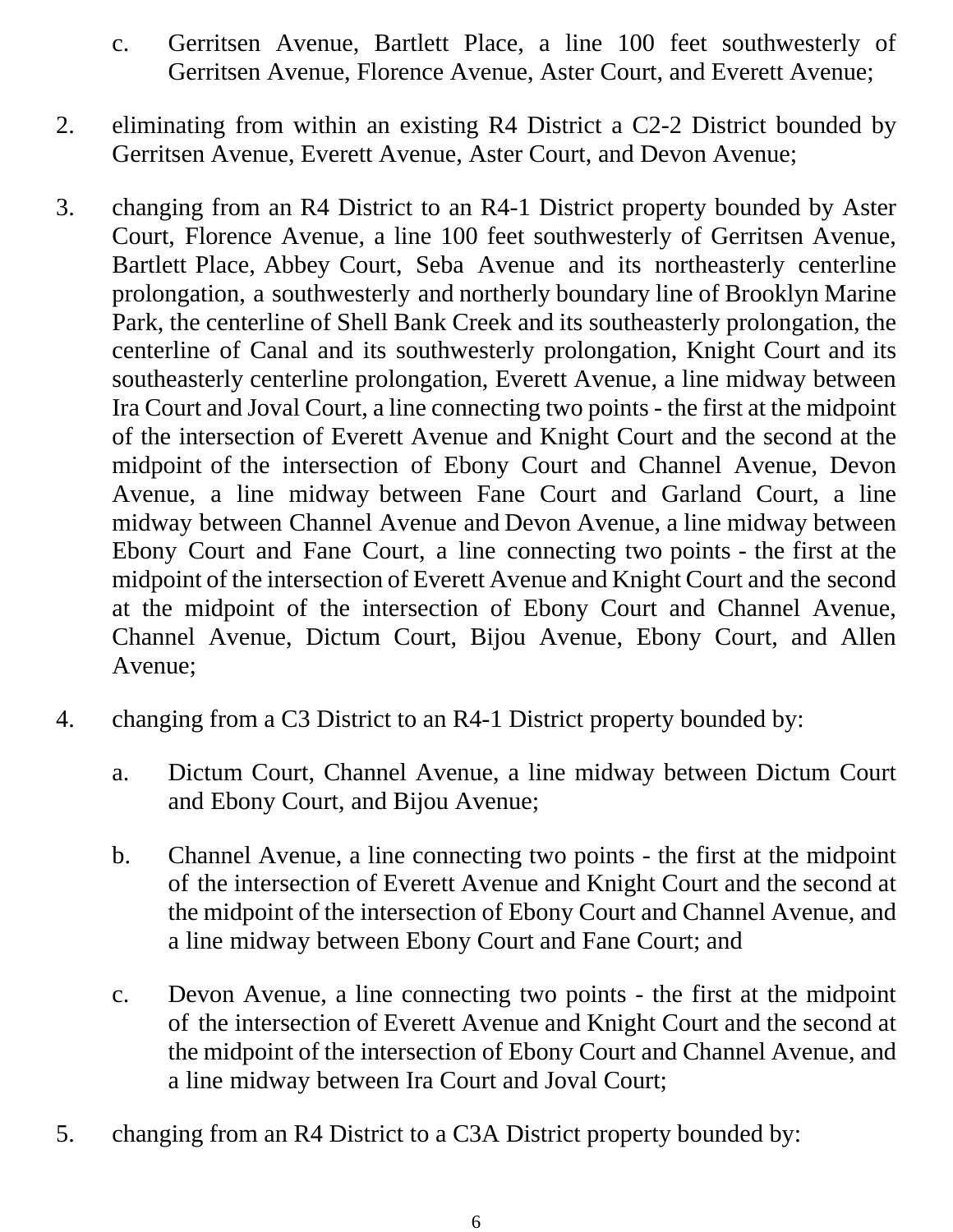- a. a line connecting two points the first at the midpoint of the intersection of Everett Avenue and Knight Court and the second at the midpoint of the intersection of Ebony Court and Channel Avenue, a line midway between Ebony Court and Fane Court, and a line midway between Channel Avenue and Devon Avenue;
- b. a line connecting two points the first at the midpoint of the intersection of Everett Avenue and Knight Court and the second at the midpoint of the intersection of Ebony Court and Channel Avenue, a line midway between Fane Court and Garland Court, and Devon Avenue; and
- c. a line connecting two points the first at the midpoint of the intersection of Everett Avenue and Knight Court and the second at the midpoint of the intersection of Ebony Court and Channel Avenue, a line midway between Ira Court and Joval Court, and Everett Avenue;
- 6. changing from a C3 District to an C3A District property bounded by Allen Avenue, Ebony Court, Bijou Avenue, a line midway between Dictum Court and Ebony Court, Channel Avenue, a line midway between Ebony Court and Fane Court, a line connecting two points - the first at the midpoint of the intersection of Everett Avenue and Knight Court and the second at the midpoint of the intersection of Ebony Court and Channel Avenue, Devon Avenue, a line midway between Ira Court and Joval Court, a line connecting two points - the first at the midpoint of the intersection of Everett Avenue and Knight Court and the second at the midpoint of the intersection of Ebony Court and Channel Avenue, Knight Court and its southeasterly centerline prolongation, the centerline of Canal and its southwesterly prolongation, the centerline of Shell Bank Creek and its northerly prolongation, Avenue X, Knapp Street, and Allen Avenue;
- 7. establishing within an existing R4 District a C2-3 District bounded by:
	- a. Gerritsen Avenue, Bijou Avenue, a line midway between Gerritsen Avenue and Aster Court, and Allen Avenue; and
	- b. Gerritsen Avenue, Bartlett Place, a line 50 feet southwesterly of Gerritsen Avenue, Florence Avenue, a line midway between Gerritsen Avenue and Aster Court, and Channel Avenue; and
- 8. establishing a Special Coastal Risk District bounded by Aster Court, Florence Avenue, a line 100 feet southwesterly of Gerritsen Avenue, Bartlett Place,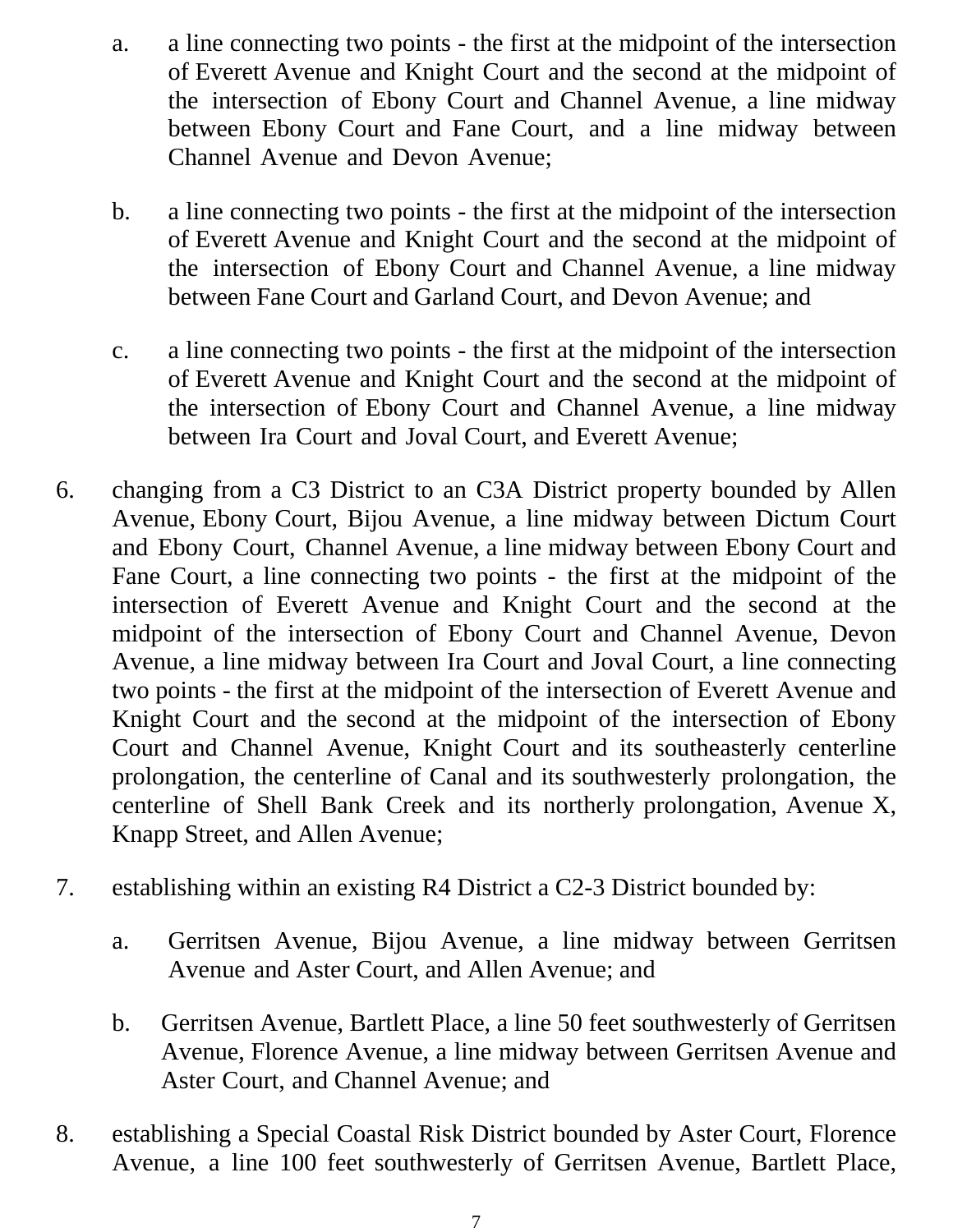Abbey Court, Seba Avenue and its northeasterly centerline prolongation, a southwesterly and northerly boundary line of Brooklyn Marine Park, the centerline of Shell Bank Creek and its southeasterly and northerly prolongations, Avenue X, Knapp Street and Allen Avenue;

as shown on a diagram (for illustrative purposes only) dated October 19, 2020.

## **PRECONSIDERED L.U. RESILIENT NEIGHBORHOODS: GERRITSEN BEACH BROOKLYN CB - 15 N 210131 ZRK**

Application submitted by the New York City Department of City Planning, pursuant to Section 201 of the New York City Charter, for an amendment of the Zoning Resolution of the City of New York, modifying Article XIII, Chapter 7 (Special Coastal Risk District) to establish the Gerritsen Beach Special Coastal Risk District.

**The full zoning text may be viewed at the following website: <http://www1.nyc.gov/site/planning/about/cpc-reports/cpc-reports.page>**

#### **PRECONSIDERED L.U.**

## **RESILIENT NEIGHBORHOODS: SPECIAL SHEEPSHEAD BAY DISTRICT BROOKLYN CB - 15 N 210132 ZRK**

Application submitted by the New York City Department of City Planning, pursuant to Section 201 of the New York City Charter, for an amendment of the Zoning Resolution of the City of New York, modifying Article IX, Chapter 4 (Special Sheepshead Bay District) to facilitate flood-resilient construction and open space design.

**The full zoning text may be viewed at the following website: <http://www1.nyc.gov/site/planning/about/cpc-reports/cpc-reports.page>**

## **PRECONSIDERED L.U.**

## **RESILIENT NEIGHBORHOODS: OLD HOWARD BEACH QUEENS CB - 10 C 210133 ZMQ**

Application submitted by the Department of City Planning pursuant to Sections 197 c and 201 of the New York City Charter for the amendment of the Zoning Map, Section No. 18b: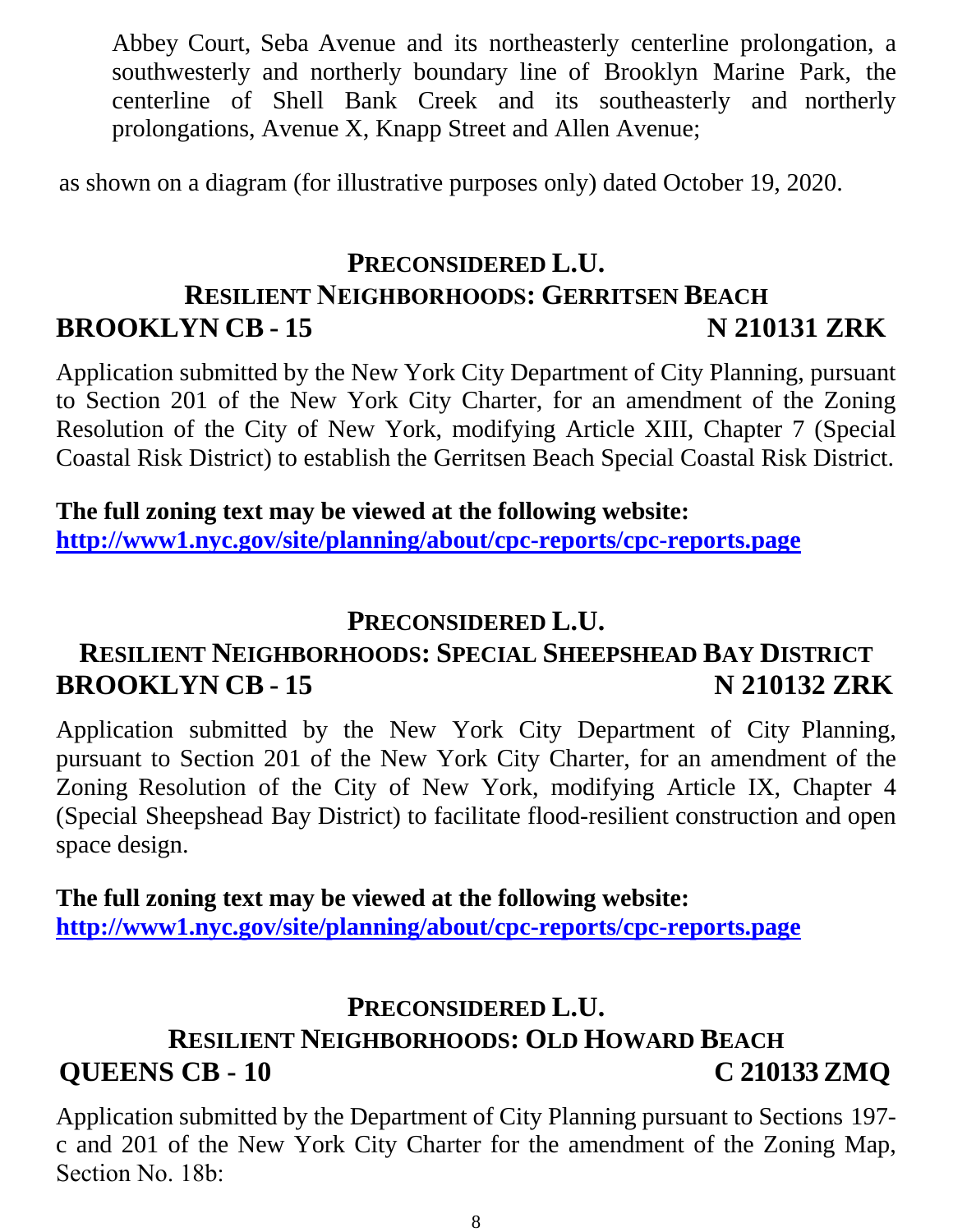- 1. changing from an R3-1 District to a R3X District property bounded by:
	- a. 157th Avenue, a southwesterly boundary line of the NYC Transit Authority Railroad Right-Of-Way (Rockaway Beach Division), 159th Avenue,  $102<sup>nd</sup>$  Street, a line 370 feet northerly of  $160<sup>th</sup>$  Avenue, a line midway between 101<sup>st</sup> Street and 102<sup>nd</sup> Street, 160<sup>th</sup> Avenue, 102<sup>nd</sup> Street, a line  $100$  feet southerly of  $160<sup>th</sup>$  Avenue, the northerly prolongation of the U.S. Pierhead and Bulkhead Line of Hawtree Basin (westerly portion), 160<sup>th</sup> Avenue, 95<sup>th</sup> Street, 164<sup>th</sup> Avenue, the U.S. Pierhead and Bulkhead Line of Shellbank Basin (easterly and northerly portions), and the southerly prolongation of the westerly street line of 94<sup>th</sup> Street; and
	- b. 164<sup>th</sup> Avenue, the U.S. Pierhead and Bulkhead line of Hawtree Basin (westerly portion), the northerly boundary line of a park (F.M. Charles Memorial Park), the U.S. Pierhead and Bulkhead line of Shellbank Basin (easterly portion), 165<sup>th</sup> Avenue, and a line midway between 95<sup>th</sup> Street and 96<sup>th</sup> Street;
- 2. changing from an R3-2 District to an R3X District property bounded by 155<sup>th</sup> Avenue and its northwesterly centerline prolongation, a line midway between Lahn Street and Huron Street, 156<sup>th</sup> Avenue, a line midway between Huron Street and Bridgeton Street, 155<sup>th</sup> Avenue, a southwesterly boundary line of the NYC Transit Authority Railroad Right-of-Way (Rockaway Beach Division), 157<sup>th</sup> Avenue, 94<sup>th</sup> Street, 156<sup>th</sup> Avenue, and a line 100 feet northwesterly of Killarney Street; and
- 3. changing from an R3-2 District to an R3-1 District property bounded by 155<sup>th</sup> Avenue, a line midway between Huron Street and Bridgeton Street, 156<sup>th</sup> Avenue, and a line midway between Lahn Street and Huron Street;

as shown on a diagram (for illustrative purposes only) dated October 19, 2020. 

## **PRECONSIDERED L.U.S ARE RELATED**

## **PRECONSIDERED L.U. GOVERNORS ISLAND REZONING**

## **MANHATTAN CB - 1 N 210126 ZRM**

Application submitted by Governors Island Corporation d/b/a The Trust for Governors Island, pursuant to Section 201 of the New York City Charter, for an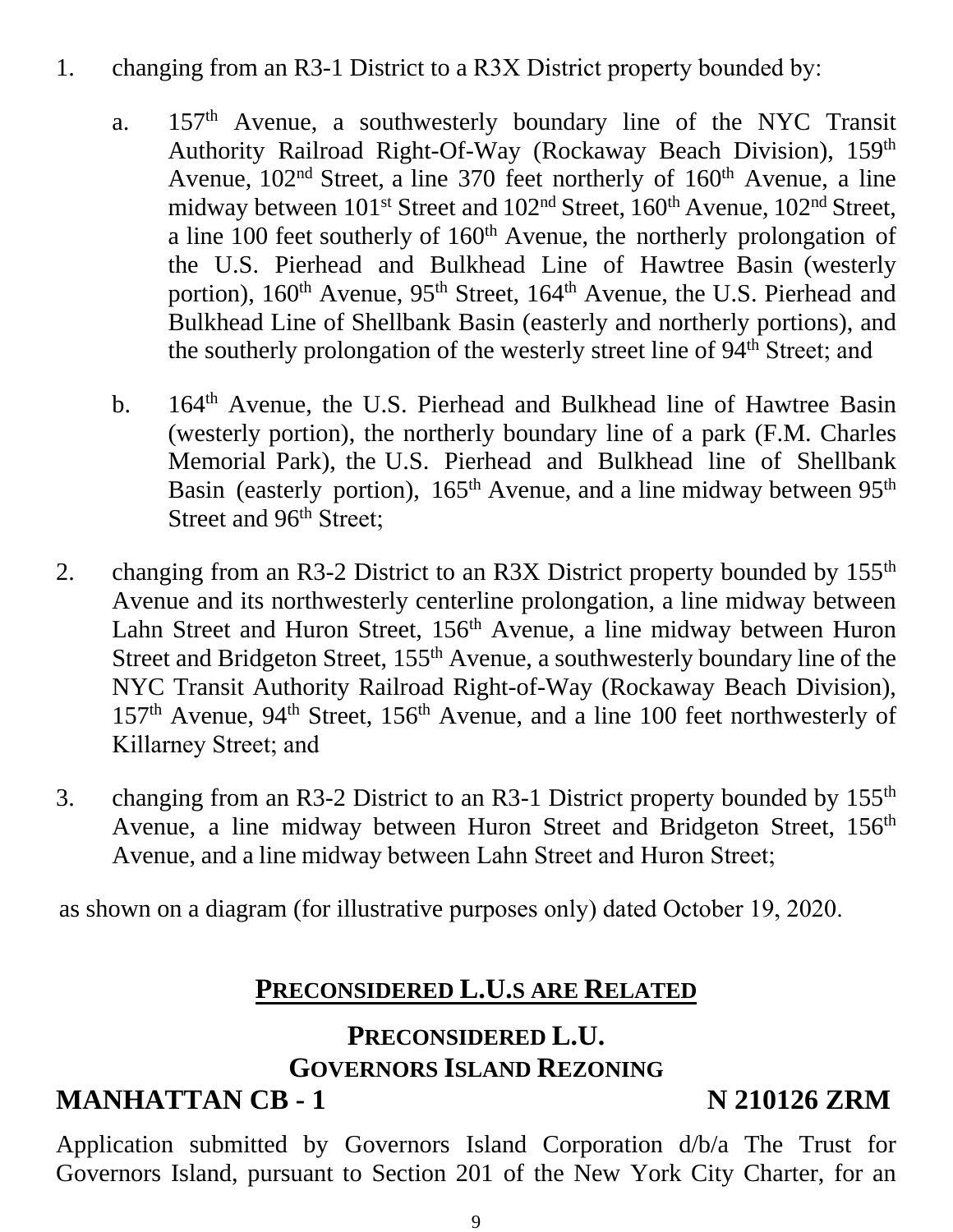amendment of the Zoning Resolution of the City of New York, to modify Article XIII, Chapter 4, expanding the Special Governors Island District, and to amend related Sections.

**The full zoning text may be viewed at the following website: <http://www1.nyc.gov/site/planning/about/cpc-reports/cpc-reports.page>**

### **PRECONSIDERED L.U. GOVERNORS ISLAND REZONING MANHATTAN CB - 1 C 210127 ZMM**

Application submitted by Governors Island Corporation d/b/a The Trust for Governors Island and NYC Small Business Services, pursuant to Sections 197-c and 201 of the New York City Charter for an amendment of the Zoning Map, Section No. 16a:

- 1. changing from an R3-2 District to a C4-1 District property bounded by a line at angle 92.2 degrees and 2,691 feet northeasterly from the southwesterly point of Governors Island as measured along to said line and bisecting the angle formed by the southwesterly boundary lines of Governors Island, and the southeasterly, southwesterly, westerly, and northwesterly boundary lines of Governors Island; and
- 2. establishing a Special Governors Island District bounded by a line 2,675 feet northeasterly from the southwesterly point of Governors Island as measured along a line perpendicular to said line and bisecting the angle formed by the southwesterly boundary lines of Governors Island, and the southeasterly, southwesterly, westerly, and northwesterly boundary lines of Governors Island, and including the areas of existing Piers;

as shown on a diagram (for illustrative purposes only) dated October 19, 2020.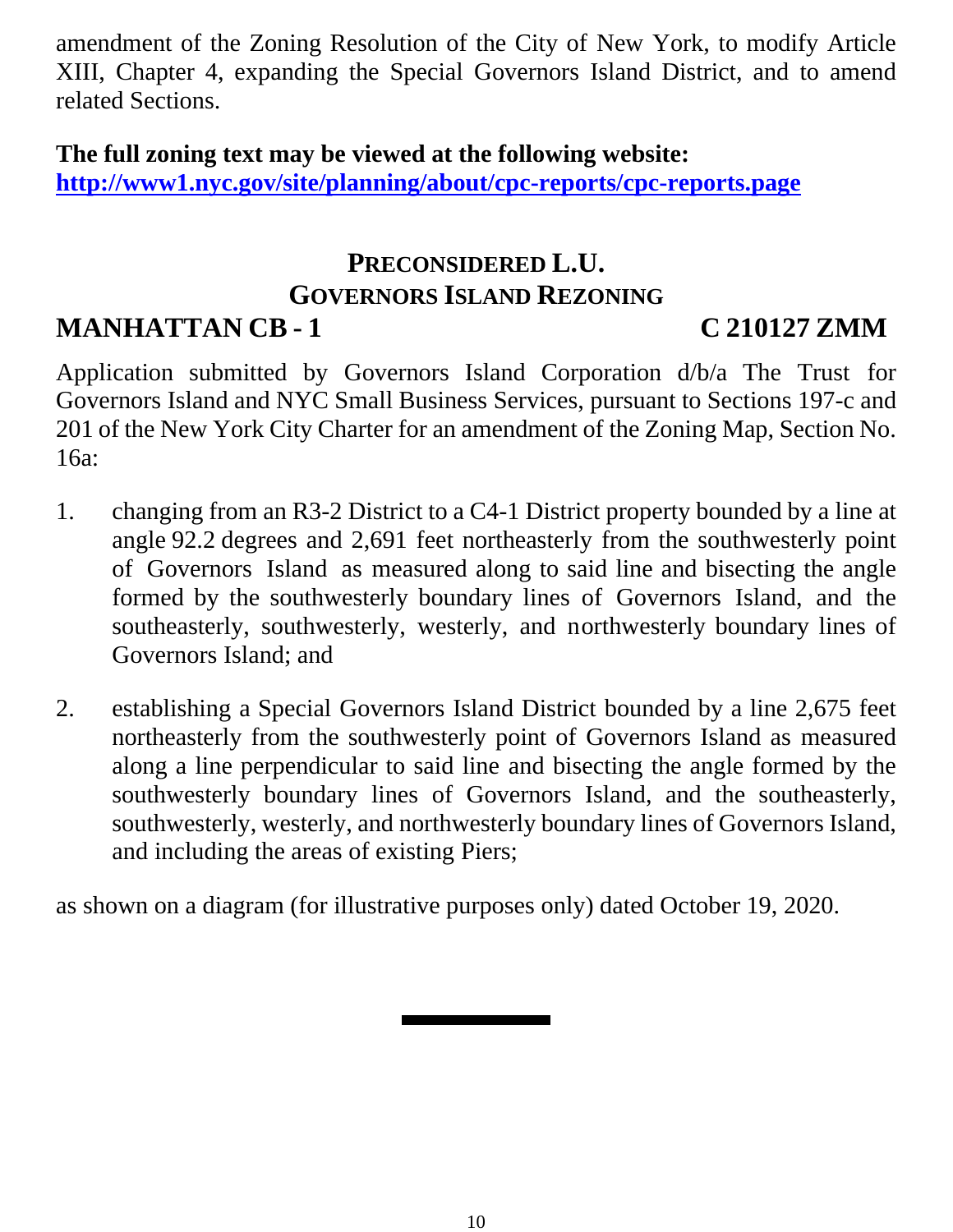### **SUBCOMMITTEE ON LANDMARKS, PUBLIC SITINGS AND DISPOSITIONS**

The Subcommittee on Landmarks, Public Sitings and Dispositions will hold a remote public hearing/meeting on the following matters, commencing at **2:00 P.M. Tuesday, April 6, 2021:**

# **PRECONSIDERED L.U. NEW PENN DEVELOPMENT I**

## **BROOKLYN CB - 5 C 210109 HAK**

Application submitted by the Department of Housing Preservation and Development (HPD):

- 1. pursuant to Article 16 of the General Municipal Law of New York State for:
	- a. the designation of property located at 306 Pennsylvania Avenue (Block 3754, Lot 31), 392 Wyona Street (Block 3774, Lot 138), and 467 Vermont Street and 426 Wyona Street (Block 3791, Lot 25) as an Urban Development Action Area; and
	- b. Urban Development Action Area Project for such area; and
- 2. Pursuant to Section 197-c of the New York City Charter for the disposition of such property to a developer to be selected by HPD;

to facilitate the development of three new buildings containing approximately 46 affordable housing units.

## **PRECONSIDERED L.U. NEW PENN DEVELOPMENT II - UDAAP BROOKLYN CBs - 5 and 16 20215019 HAK**

Application submitted by the New York City Department of Housing Preservation and Development pursuant to Article 16 of the General Municipal Law for approval of an urban development action area project, and waiver of the area designation requirements and Sections 197-c and 197-d of the New York City Charter for property located at 791 Saratoga Avenue (Block 3583, Lot 27), 792 Rockaway Avenue (Block 3602, Lot 44), 429 Newport Street (Block 3833, Lot 47), 303 Hinsdale Street (Block 3767, Lot 5), 461 New Jersey Avenue (Block 3773, Lot 56),